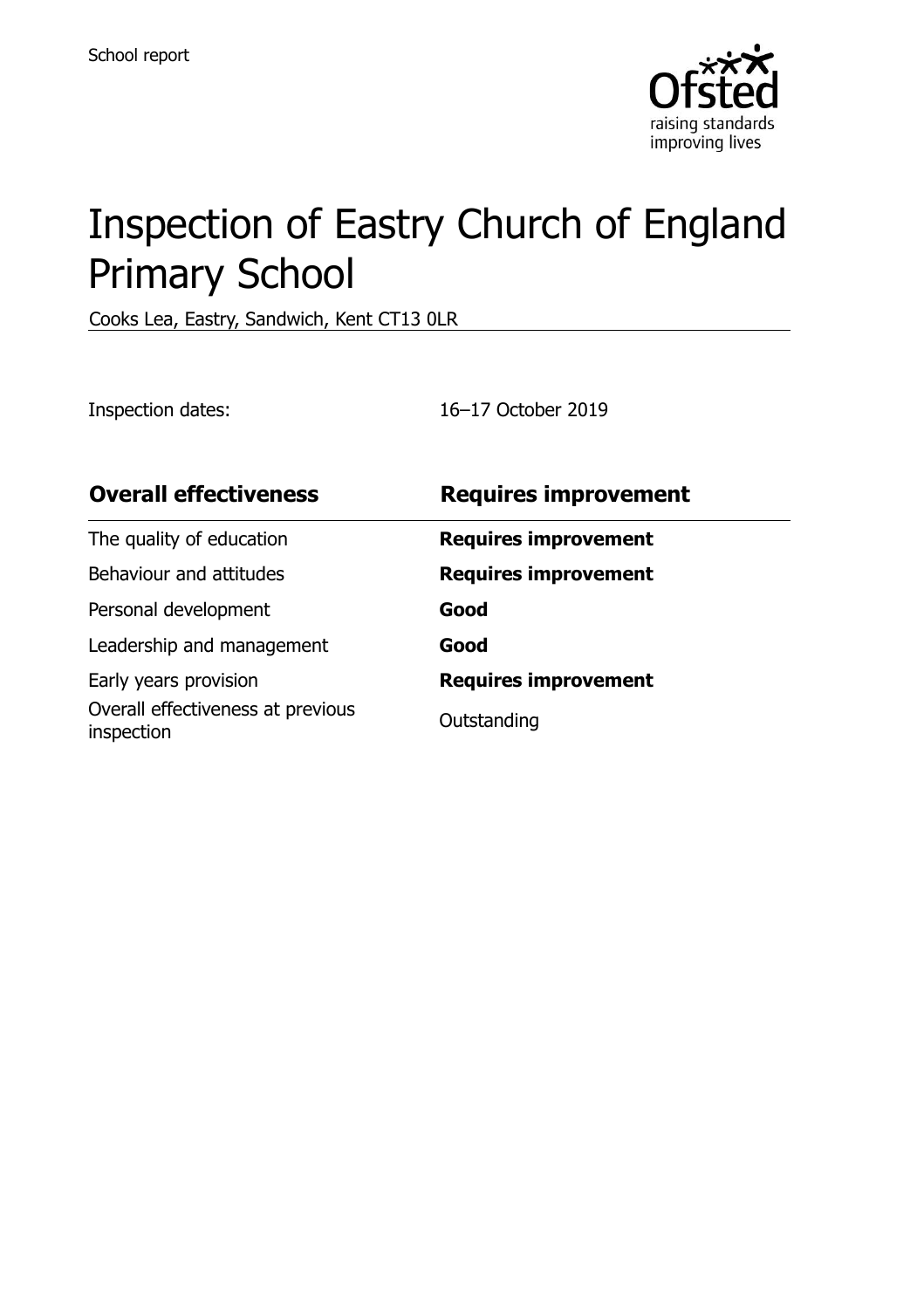

# **What is it like to attend this school?**

This school lost its way in recent years. This happened for many complicated reasons. Adults did not stop caring about pupils. They still wanted them to do well but different people had different ideas about what to do for the best. This meant that not everyone was pulling in the same direction. Some pupils have gaps in their learning as a result, while others do really well. The quality of pupils' experiences of school still varies from class to class.

The new headteacher is making sure that everyone is pulling together again, aiming to give pupils the best possible chances.

Most children enjoy school. Some pupils get genuinely fired up about what they learn. Others lose interest and switch off. This means that behaviour in some classes does not help pupils learn as well as they should.

Pupils feel safe. Bullying is rare because it is usually prevented or tackled.

One thing that unites pupils is their care for others and the world around them. The school teaches pupils about important issues and encourages responsible attitudes to them. Pupils respond well to the weekly 'question to ponder', for example wrestling with the things they can do to 'change the world'.

#### **What does the school do well and what does it need to do better?**

There are some strengths in the quality of education. The whole-school push on developing pupils' vocabulary is going well. Teachers introduce pupils to some excellent books that are a great read and stretch pupils' thinking. Teachers ask helpful questions that help pupils learn. The standards past pupils reached by the end of Year 6, particularly in reading, prepared them well for secondary school.

Despite these evident strengths, leaders have correctly identified the need for farreaching improvements.

In recent years, teachers have had too much freedom to choose what and how they taught. This lack of joined-up thinking means that pupils' knowledge and skills have not built well enough year on year, including in mathematics. Teachers' subject knowledge is not consistently strong. Pupils do better in some classes than in others.

Under the new headteacher, the school has begun to sort this out but there is still more to do.

The new headteacher has wasted no time. She has started to build the leadership capacity to help improve the school by getting more people involved in leading the improvements. Subject leaders have made a determined start. Governors are very committed. Their experience, knowledge and skills mean that they are well placed to contribute to this journey.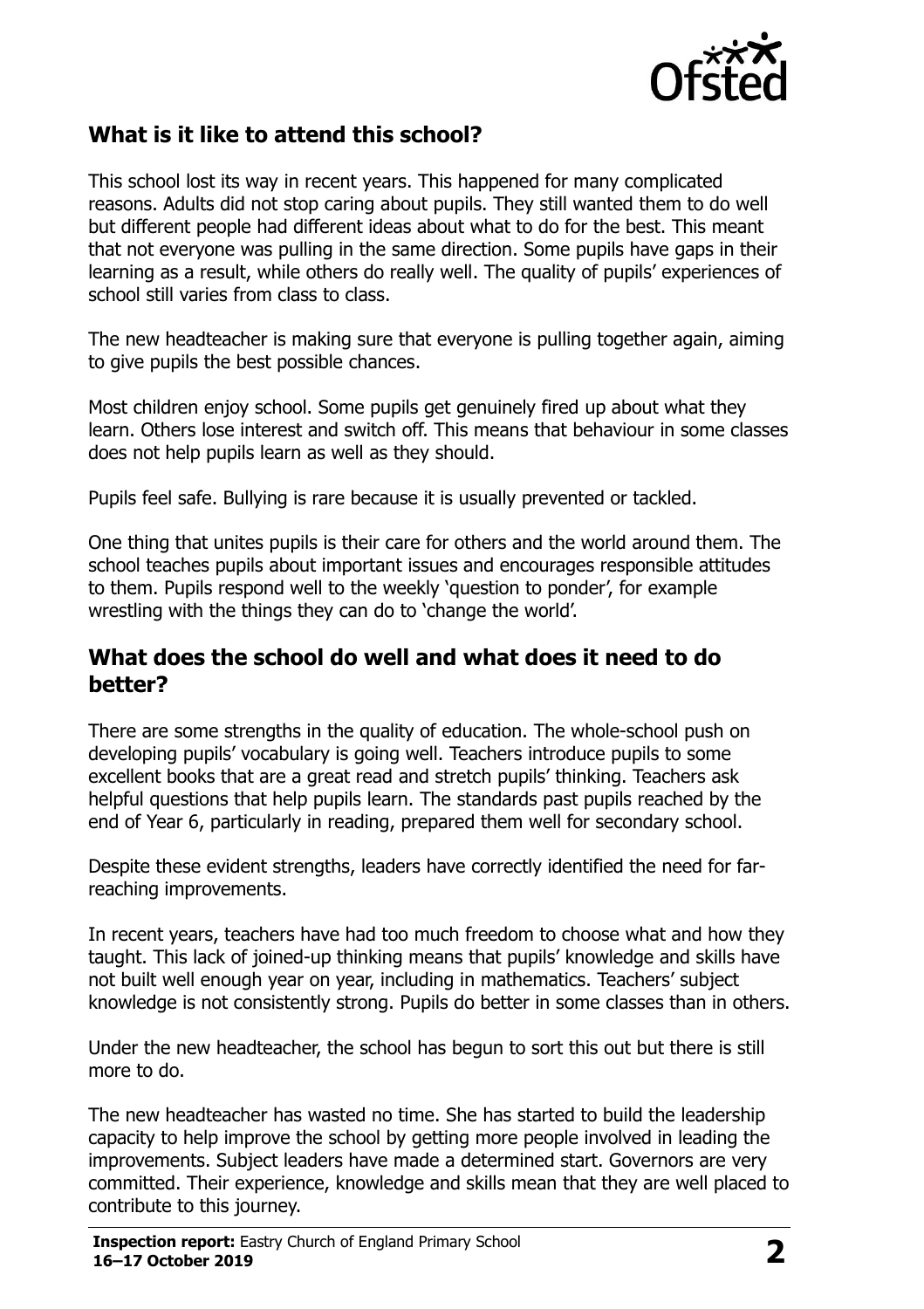

Reading has a high priority. There is a strong determination that all pupils will learn to read. The large majority do, with some reaching standards beyond their years, but current pupils are at risk of not repeating this same success. For example, last year, early years children did not achieve well enough, including in reading.

The teaching of phonics is not as strong as it needs to be to ensure that all pupils keep up or catch up quickly again if they fall behind.

There have already been notable improvements in the early years this term. Children are settled and happy. The early years is on the right track but leaders know that there is still a way to go.

Much successful work goes into meeting the needs of pupils with special educational needs and/or disabilities (SEND). Leaders have put effective processes in place to identify pupils' particular needs. They work closely with parents and carers and outside professionals to do this. Pupils are given additional support by well-trained staff. However, work in class does not always meet their needs well enough to support their learning.

Pupils are committed to their school values. They can explain what these mean for them. Pupils are proud of their fundraising for charity to help less-fortunate children.

Pupils embrace the enriching trips and clubs on offer, such as cooking, dance and art. They welcome opportunities to take part in the school council or be a 'class buddy'. Pupils recalled their learning from 'The Fantastic Fred Experience' with enthusiasm. They explained how it gave them ways to help look after their own mental health.

Despite pupils' positive personal development, their behaviour is not as good as it should be. When pupils lose interest in class, this sometimes stops nearby pupils from concentrating too. Adults do not always challenge this behaviour. Most pupils conduct themselves well around the school. But some pupils push others and are boisterous when lining up in the dining hall and on the playground.

Leaders at all levels are ambitious. They are also mindful of staff well-being and workload. Overall, staff are on board with the renewed direction and purpose. They want to help leaders make the school the best it can be.

### **Safeguarding**

The arrangements for safeguarding are effective.

Leaders and staff keep a watchful eye on the well-being of pupils. Where safety is concerned, they worry in just the right way about the little things that could build into bigger issues if not caught. Leaders take any concerns seriously. They seek and follow advice from other specialist professionals if they spot something more serious or if they are unsure.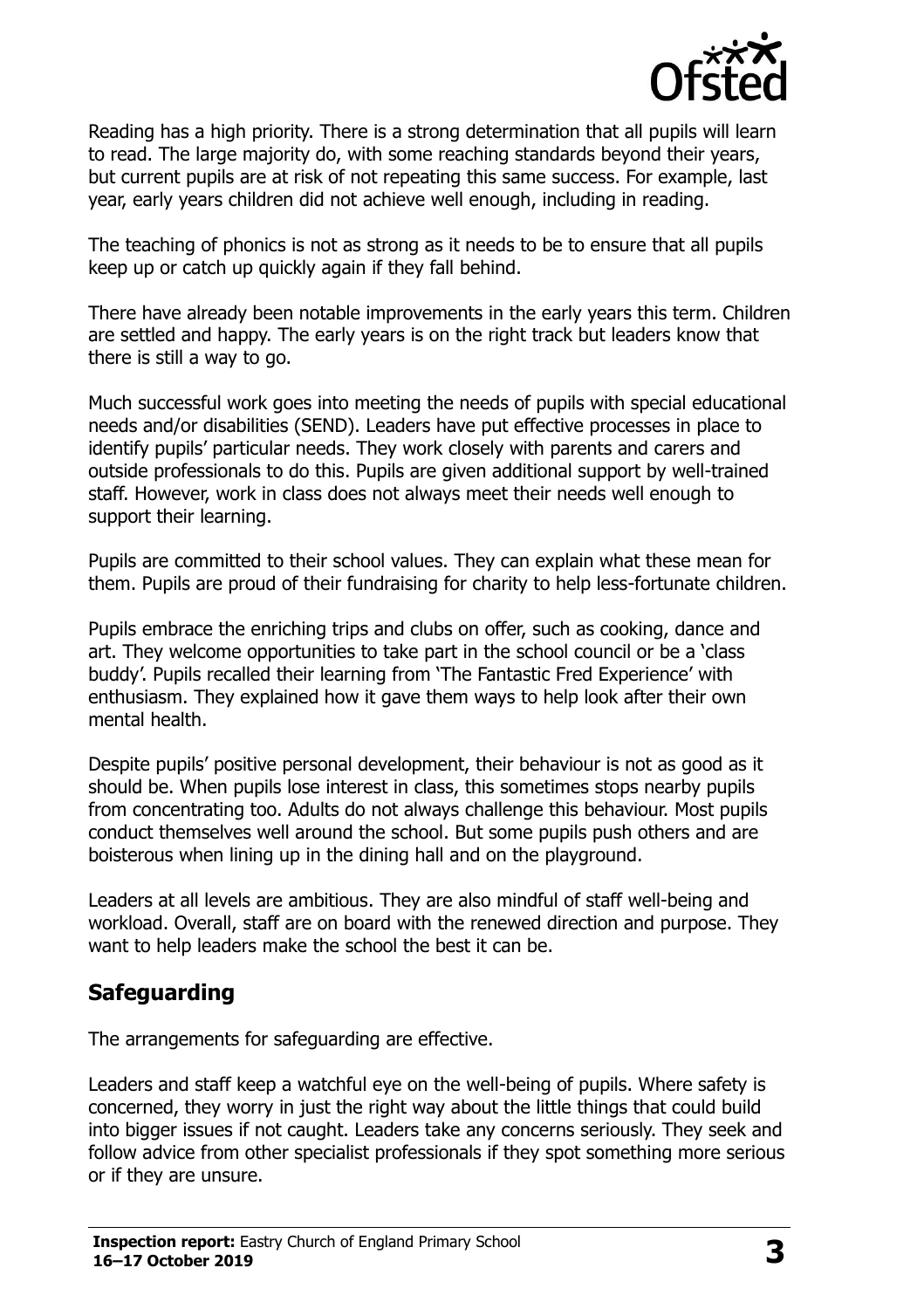

Safeguarding is at the forefront of everybody's mind. Recently, leaders have made systems tighter to make sure that nothing can slip through the net.

# **What does the school need to do to improve?**

# **(Information for the school and appropriate authority)**

- At present, exactly what pupils should learn and in what order across the school are not laid down and followed well enough. In some subjects, there is a tension between the content of topics, the national curriculum subjects and the school's own skills progressions. Leaders should make sure that the curriculum sequence and coverage are clearly defined so that they build pupils' knowledge and skills consistently well over time.
- $\blacksquare$  The variability in the quality of education is not just about it being unclear what should be taught when. Leaders should ensure that teachers have strong subject knowledge. Teachers should all follow the same policies and approaches so that pupils achieve as well as they should, including pupils with SEND.
- Phonics teaching for younger pupils is not strong enough to get them off to the best possible start in learning to read. Expectations of how quickly children can learn phonics are not always high enough. Some pupils that fall behind in reading do not catch up as quickly as they could. Leaders should ensure that the expectations in phonics are clear and suitably ambitious. They should also make sure that all adults who teach phonics are sufficiently well trained. This is so that pupils keep up or are identified quickly if they fall behind and helped to catch up without delay.
- Some pupils have gaps in their mathematics knowledge and understanding. Leaders should prioritise work to improve the curriculum and teaching in mathematics. This is to help older pupils plug these gaps in their mathematical proficiency and to prevent new ones forming for younger pupils.
- Leaders have managed a challenging time for the Reception class well in the circumstances. They should take the necessary steps to stabilise the situation in order to secure a better quality of education in the early years.
- Many pupils behave well. However, in some classes, pupils' needs are not met well enough or they lose interest. Similarly, while the majority of pupils conduct themselves well outside of lessons, some do not. Leaders should ensure that pupils' behaviour gives everyone the best possible opportunity to achieve well.

### **How can I feed back my views?**

You can use [Ofsted Parent View](http://parentview.ofsted.gov.uk/) to give Ofsted your opinion on your child's school, or to find out what other parents and carers think. We use Ofsted Parent View information when deciding which schools to inspect, when to inspect them and as part of their inspection.

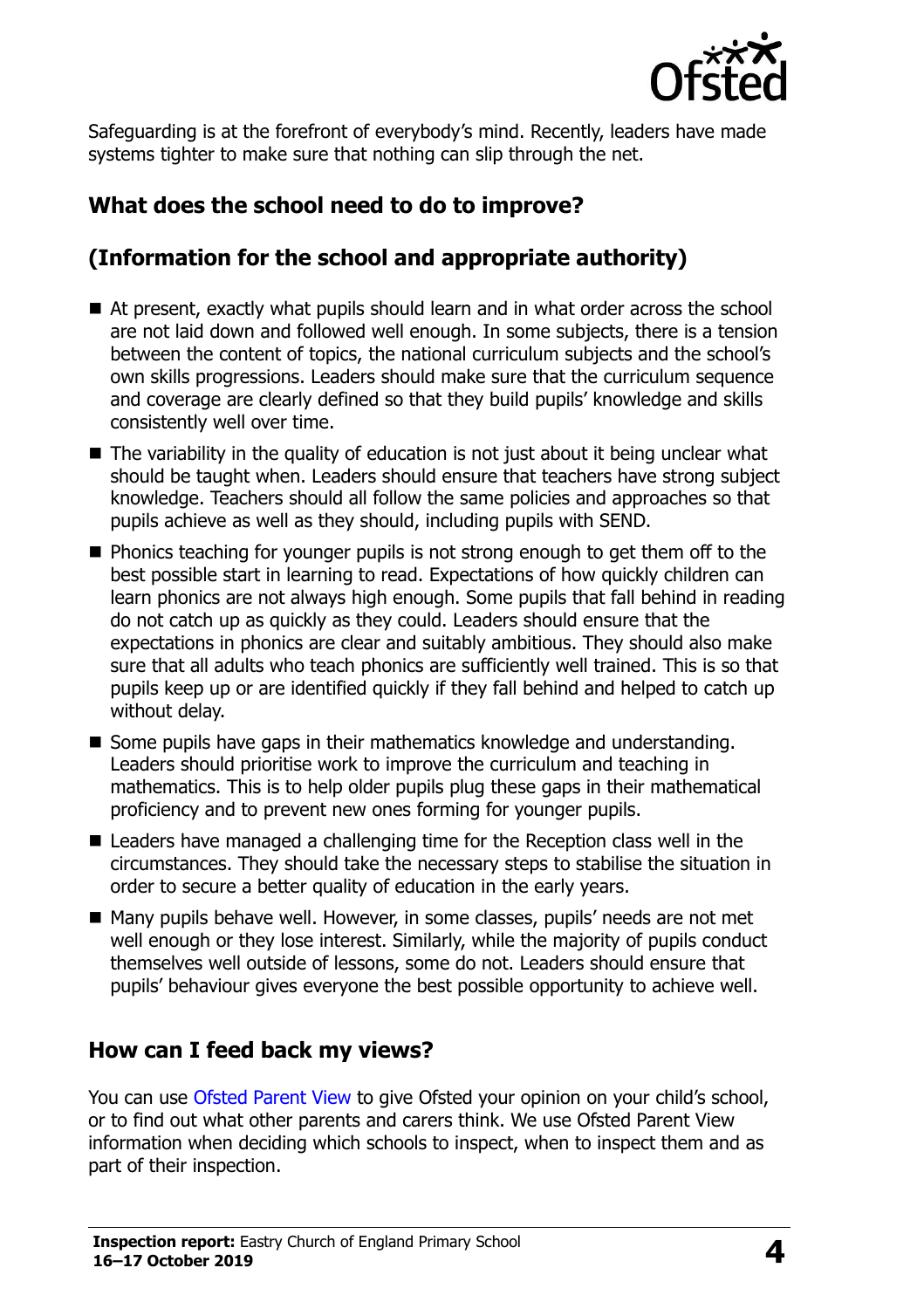

The Department for Education has further quidance on how to complain about a school.

If you're not happy with the inspection or the report, you can [complain to Ofsted.](http://www.gov.uk/complain-ofsted-report)

# **Further information**

You can search for [published performance information](http://www.compare-school-performance.service.gov.uk/) about the school.

In the report, '[disadvantaged pupils](http://www.gov.uk/guidance/pupil-premium-information-for-schools-and-alternative-provision-settings)' refers to those pupils who attract government pupil premium funding: pupils claiming free school meals at any point in the last six years and pupils in care or who left care through adoption or another formal route.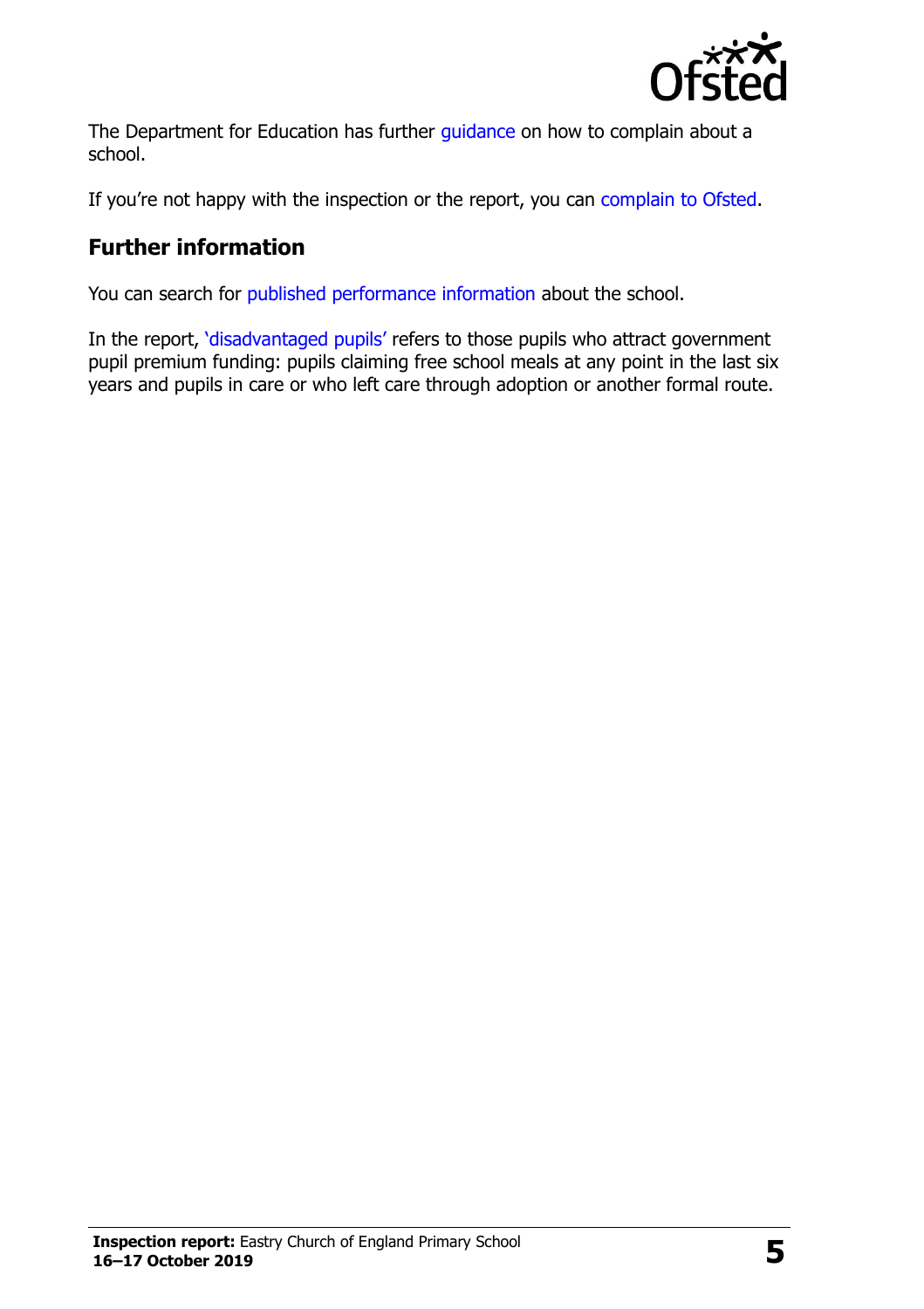

# **School details**

| Unique reference number             | 118685                  |
|-------------------------------------|-------------------------|
| <b>Local authority</b>              | Kent                    |
| <b>Inspection number</b>            | 10111444                |
| <b>Type of school</b>               | Primary                 |
| <b>School category</b>              | Voluntary controlled    |
| <b>Age range of pupils</b>          | 4 to 11                 |
| <b>Gender of pupils</b>             | Mixed                   |
| Number of pupils on the school roll | 189                     |
| <b>Appropriate authority</b>        | The governing body      |
| <b>Chair of governing body</b>      | Stephen Booth           |
| <b>Headteacher</b>                  | Kate Espley             |
| Website                             | www.eastry.kent.sch.uk/ |
| Date of previous inspection         | 14-15 October 2009      |

# **Information about this school**

- The new headteacher took up post in September. The former headteacher left in the middle of the previous academic year. One of the assistant headteachers became the acting headteacher until the new headteacher arrived, supported two days per week by an interim executive headteacher from another school. The former deputy headteacher left at the end of the previous academic year.
- The Reception teacher and early years leader has been absent most of this academic year and was not present during the inspection.
- This is a voluntary controlled Church of England school. The previous section 48 inspection of the school's distinctiveness and effectiveness as a Church of England school took place on 29 September 2014. Arrangements have been made for a re-inspection which, at the time of this inspection, was expected imminently.

### **Information about this inspection**

We carried out this inspection under section 8 of the Education Act 2005. We deemed the inspection a section 5 inspection under the same Act.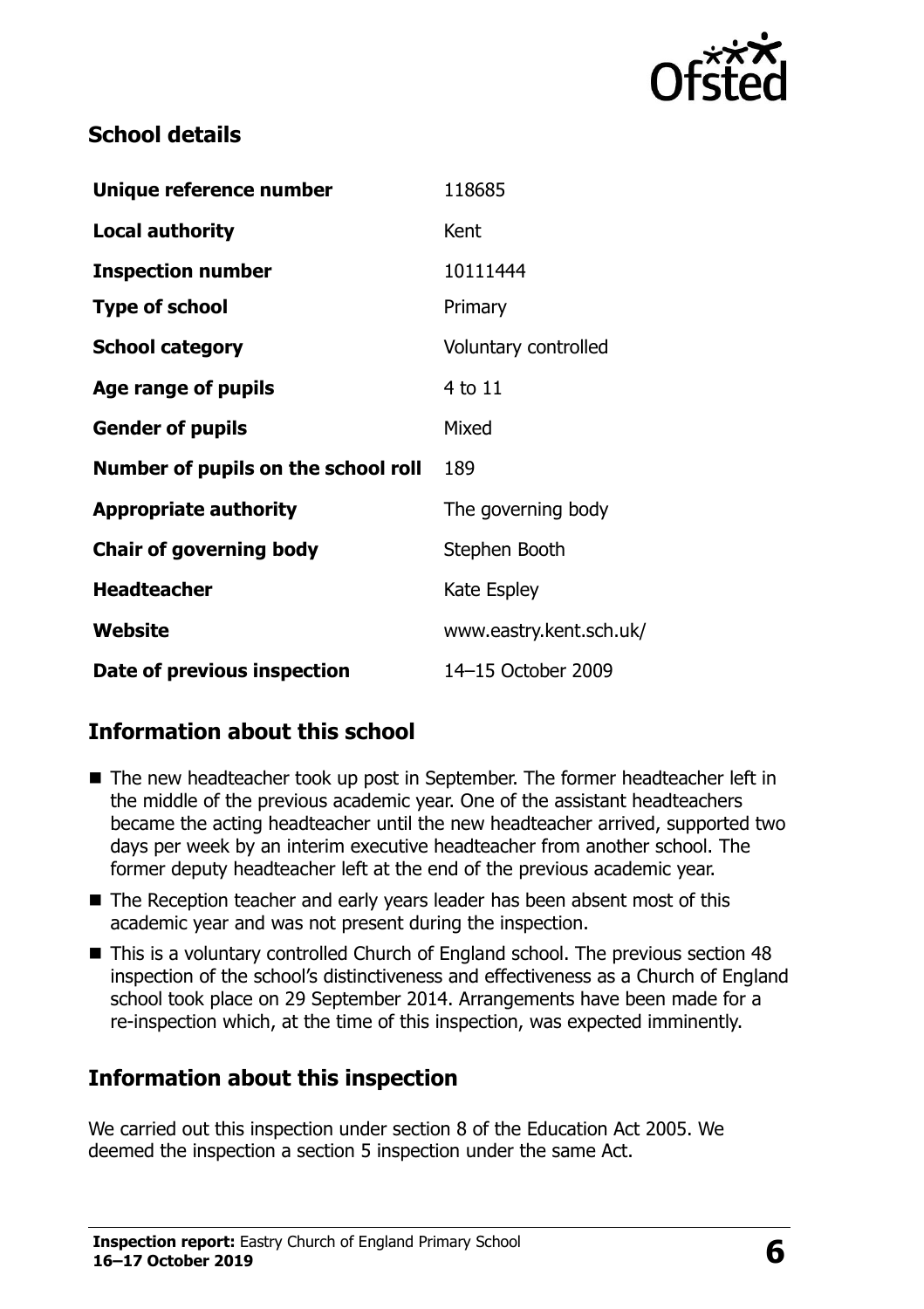

- Throughout this inspection, we worked closely with the headteacher and the assistant headteacher, who is also the special educational needs coordinator. We also met with subject leaders and staff, governors, two representatives of the local authority and the former interim executive headteacher.
- To help understand the quality of education, we looked in detail at a handful of subjects. The subjects we agreed with leaders were reading, mathematics, science and history. We spoke with leaders for these subjects, looked at their plans, visited lessons, talked with groups of pupils about their work and spoke with their teachers. We kept in touch with senior leaders before, during and after these activities to make sure that we understood how what we found fitted in with the overall quality of education.
- We made careful checks of how well the school keeps pupils safe. We met with the leaders with overall responsibility for safeguarding and looked at their records. We spoke with other staff about their knowledge and understanding of what to look out for and what to do in response to concerns. We scrutinised the single central record to make sure that the school is checking thoroughly that there is no known reason that adults should not be working with children.
- Throughout our time in school, we observed its daily life. We spoke informally with pupils, staff and parents about different aspects of the school, and looked at photographs, displays and other evidence about the activities that enrich pupils' experiences.

#### **Inspection team**

Clive Dunn, lead inspector **Her Majesty's Inspector** 

Stephanie Scutter **Calculation** Ofsted Inspector